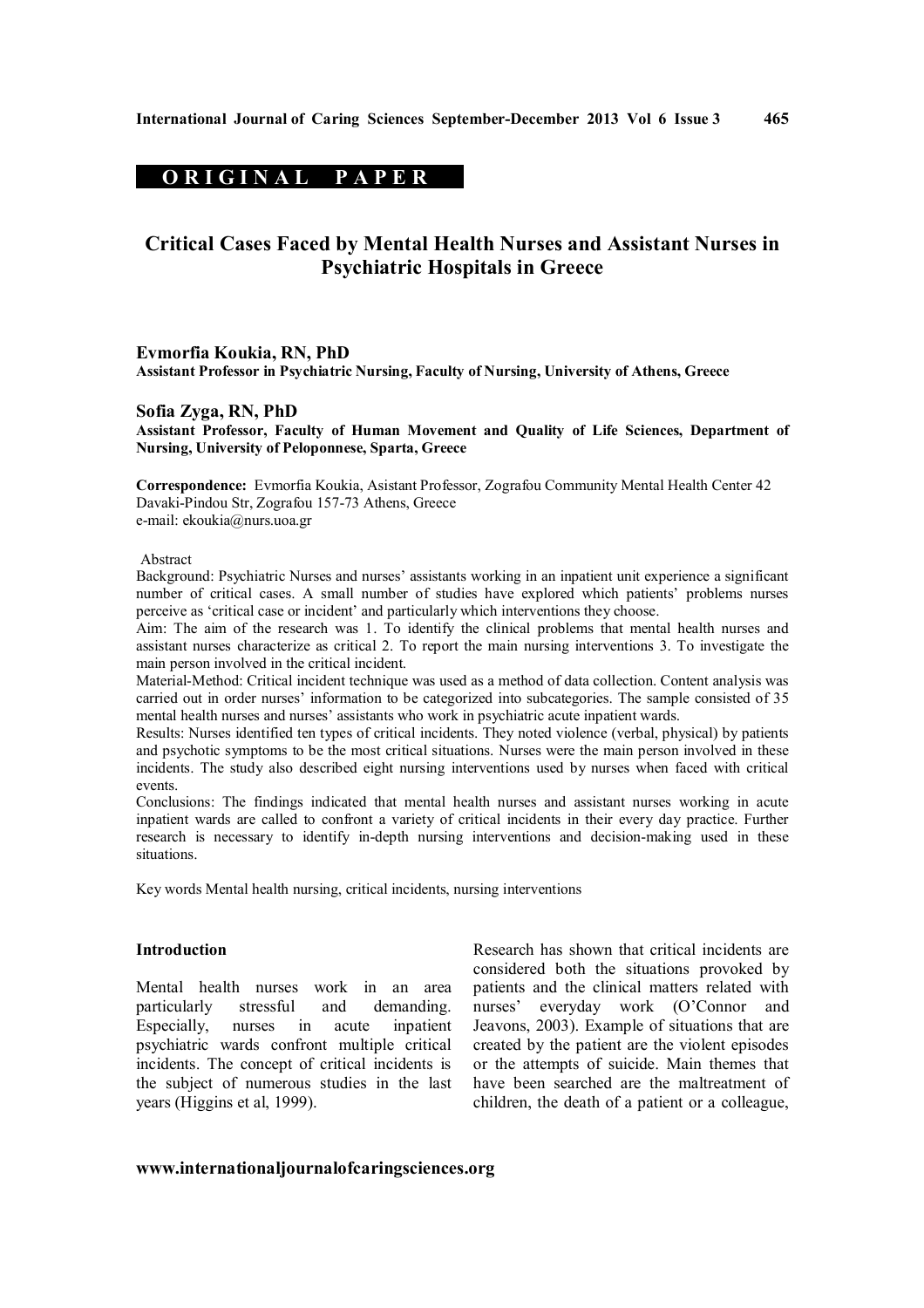or the critical clinical situations in cardiologic departments (Burns and Harm, 1993).

A small number of researches have been realized in order to investigate the type of critical incidents, that nurses face in their work. These researches concerned mainly nurses working in general clinics (Appleton, 1994).

Very few researches included mental health nurses and data has been presented in combination with nurses of general departments. It was pointed out in previous research that nurses who work in different departments face also different critical incidents (O'Connor and Jeavons, 2003).

Moreover, in one research only, critical incidents were combined with nursing interventions (Ryan and Bowers, 2005).

In Greece nursing profession deals with numerous significant problems; thus, it is an open field for future research. It has to be noted that in the last few years even though new outpatient and rehabilitation units have been created, the patient imports in the psychiatric hospitals do not appear to have changed significantly (Madianos et al, 2000). This means that the mental health nurse is still called to face psychiatric patients in crisis.

In the present research, given the fact that in Greek psychiatric hospitals an overlap between nurses' duties and assistant nurses' duties is evident (primarily due to important lack of personnel), the two teams were not separated.

### **Aims**

The aims of the present study was:

1. To explore the clinical incidents that the nurses and the assistants of nurses characterize as 'critical';

2. To record the main nursing interventions;

3. To reveal the main person involved in the critical incidents.

# **Method**

The Critical Incident Technique – CTI was chosen in order to collect the most critical behavioral problems of psychiatric patients in an inpatient unit (Rosenal, 1995, Norman et al, 1992). This technique is described as a collection of direct observations of human behavior aiming to facilitate the potential solution of practical problems. This technique was used widely in nursing research during the past few years O'Connor and Jeavons, 2003, Mitchell, 2001). It is based on systematic, inductive and open type recording of oral or written information from the research sample (Norman et al, 1992). The advantage of this method is that it allows the description of facts in direct relevance with the reality, through the recording of the personal perception of subjects for the incident.

Although it is dependent on respondents' recollections, the objective is not the precise description but the incident's gravity as it pertains to each individual nurse(Mitchell, 2001). The more usual form of description is that of written critical incidents reports, from the individuals of the study and the return of these reports to the researcher for further analysis (Parker et al, 1995). In the present research this process was slightly modified.

Prior the data collection, assurances were given to nurses concerning confidentiality and anonymity. The purpose of the study was explained and essential information was given.

The nurses were given a blank page with only the purpose of the research written on it and then they were asked to submit the freely written critical incidents to the researcher. Furthermore, the nurse could possibly give an oral presentation of the critical incident.

Given the fact that the population under study was not familiarized with this technique, the researchers considered the recording of information in an individual's interview and the immediate oral presentation from the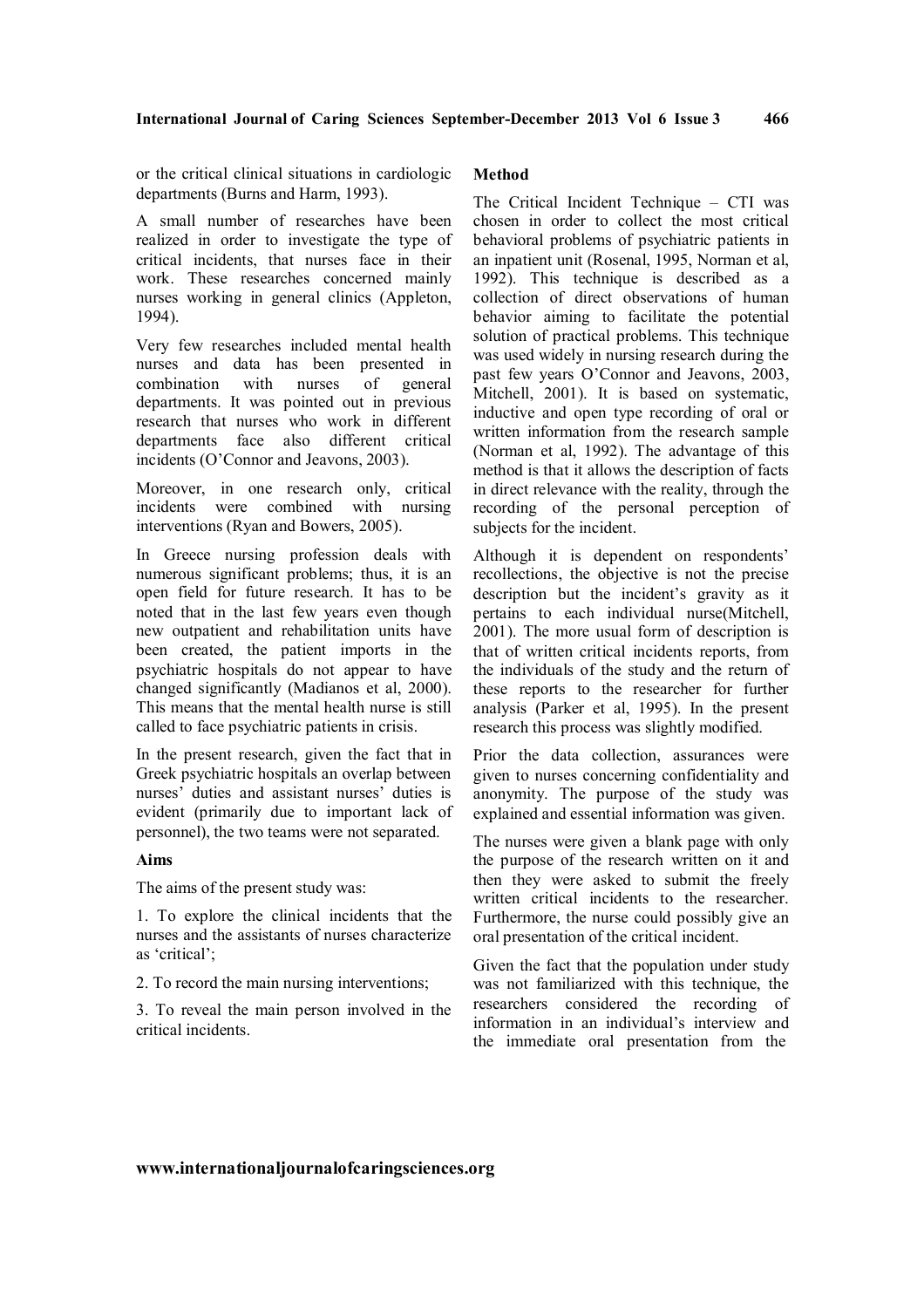researcher herself, to be a critical essentiality. The researcher managed to transfer the precise nurses' words ensuring thus, the directness of observations.

Nurses were asked to describe two or three clinical cases of patients in crisis and the interventions they chose to follow. Content analysis was applied and the data was coded in a variety of important themes. The reliability and the validity were ensured by the presence of a second independent researcher that confirmed the analysis of data. Also the help of an academic supervisor during the final presentation of the data was priceless.

### **Sample**

Concerning the size of the sample, in the context of the Critical Incident Technique, the most important theme is the selection of the suitable individuals and the collection of as many as possible incidents. The size of sample does not constitute a restriction for the research and may vary (Woolsey, 1986). In the present study the sample consisted of 35 full-time nurses and nurses assistants, who worked 37.5 hours per week in three rotating shifts, in inpatient psychiatric wards. The only inclusion criteria were that the nurses should have a clinical experience in direct care of psychiatric patient.

### **Results**

### **Demographic results**

The final sample consisted of 13 men (37,1%) and 22 women (62,9%). The mean age was 35,74±6,81 years. Ten (28.5%) had completed a 4-year education in a Faculty of Nursing of Technological Educational Institute and 25 (71,4%) had a 2-year education in a Technical School of Nursing (table 1).

### **Critical incidents**

The content analysis yielded ten types of incidents, from a total of 93 critical incidents reports: agitation, acute anxiety, persistent insomnia, exacerbation of psychotic symptoms, verbal violence to others, violence to property, physical violence to others, openly disturbed behavior, provocative attitude, and deliberate self harmful suicidal behavior (see Table 2). Nurses use numerous interventions in their effort to face effectively the critical incidents.

| <b>Characteristics</b>  | N  | $\frac{0}{0}$   |
|-------------------------|----|-----------------|
| Gender                  |    |                 |
| Male                    | 13 | 37,1            |
| Female                  | 22 | 62,9            |
| <b>Education</b>        |    |                 |
| 4 years of<br>education | 10 | 28,5            |
| 2 years of<br>education | 25 | 71,4            |
| Mean age (in years)     |    | $x36.3 \pm 7.7$ |
| <b>Years of work</b>    |    | $x11.1\pm7.2$   |

**Table 1: Sociodemographic Characteristics (Total sample : 35)**

# **Table 2: Critical incidents and number of nurses reported the incident**

| <b>Critical incidents</b> | N  |
|---------------------------|----|
| 1. Agitation              | 7  |
| 2. Acute anxiety          | 8  |
| 3. Persistent             | 5  |
| insomnia                  |    |
| 4. Openly                 | 6  |
| disturbed                 |    |
| behavior                  |    |
| 5. Provocative            | 5  |
| attitude                  |    |
| <b>6. Exacerbation</b>    | 14 |
| of psychiatric            |    |
| symptoms                  |    |
| 7. Verbal violence        | 19 |
| to others                 |    |
| 8. Violence to            | 7  |
| property                  |    |
| 9. Physical               | 14 |
| violence                  |    |
| 10. Deliberate            | 8  |
| self-harm                 |    |
| behavior                  |    |

The analysis resulted in eight interventions:

1. Contact the psychiatrist on call,

### **www.internationaljournalofcaringsciences.org**

**467**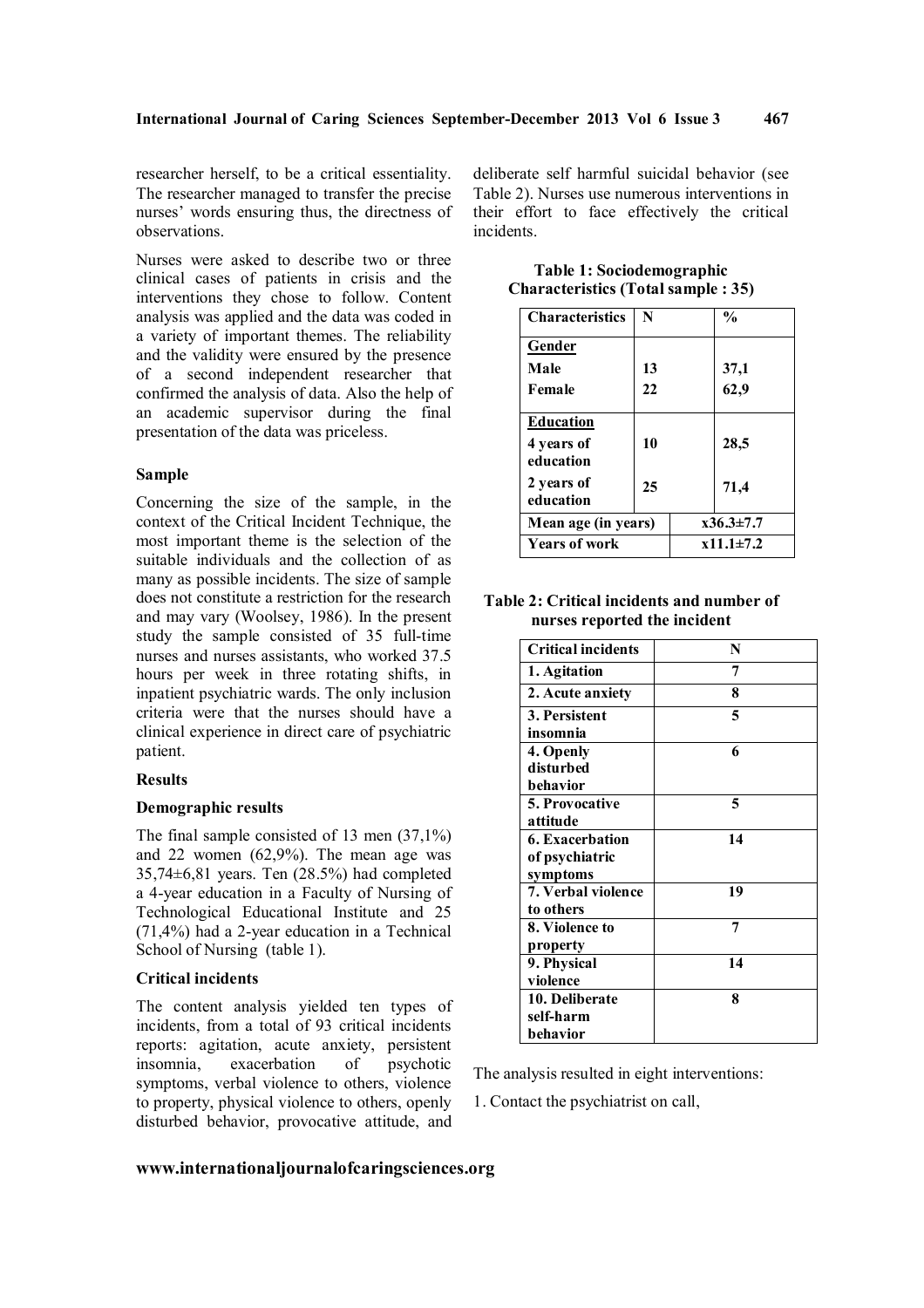- 2. Contact the chief nurse on call,
- 3. Give reassurance and support,
- 4. Limit setting
- 5. Detach of attention
- 6. Seclusion
- 7. Application of physical restrain
- 8. Medication administration (see Table 3).

#### **Nursing interventions - Main person involved**

The majority of persons involved in the critical incidents are nurses. Critical incidents have shown that nurses were asked to deal alone, with even aggressive patients. The doctors usually leave the ward without giving instructions for a probable patient's violent behavior (See Table 4).

# **Table 3: Nursing interventions and number of nurses implemented the intervention**

| Nursing<br>interventions        | N  |
|---------------------------------|----|
| 1. Call psychiatrist<br>on call | 26 |
| 2. Call nurse on call           | 5  |
| 3. Reassurance -<br>counseling  | 23 |
| 4. Limit setting                | 12 |
| 5. Detachment of<br>attention   | 5  |
| <b>6. Seclusion</b>             | 6  |
| 7. Physical restrain            | 19 |
| 8. Medication<br>administration | 15 |

#### **Discussion**

Nurses reported 40 cases of violent episodes (verbal, physical and violence to property). Violent events seem to occur frequently towards mental health nurses (Duxbury, 1999, Trenoweth, 2003). As a male nurse noted 'we nurses alone are called to face the most dangerous behaviors'.

# **Table 4: Main person involved**

| Other patient             |    |
|---------------------------|----|
| <b>Nurse</b>              | 22 |
| Psychiatrist              |    |
| Other<br>professional     |    |
| <b>Relative or friend</b> |    |

**468**

Patient's psychotic symptoms were quite expected, given that the nurses work in acute inpatient units with a great number of patients' imports in a crisis (Anders, 2000). 'Hallucinations, delusions and all positive symptoms is everyday life for us nurses' said a female nurse having already worked for 10 years in the same ward.

Eight incidents of self-destructive behavior were reported. It has to be pointed out that these cases were deliberate on behalf of the patient and one incident had fatal outcome. Amongst all the cases recorded, these nursing reports were the most emotionally distressed (Slaven and Kisely, 2002). Even though nurses had intervened effectively, their quotes were characterizing the event as 'the worst that had ever happened in my career'.

Agitation and acute anxiety were also usual critical incidents. This finding was expected because previous studies have shown that anxiety disorders and intense stress appears with a high frequency (Priami and Plati, 1997, Cphen-Mansfield and Marx, 1990).

Patient's disturbed and provocative behavior, as noted from nurses' quotes, were rather stressful situations, considering the fact that nurses felt unable to confront them (Lowe, 1992). As a female nurse reported 'the patient used to remove all her clothes and I really did not have any idea how I could stop her. Finally, I was forced to restrain her although I believed that it was an incorrect intervention".

Finally the nurses reported five incidents of persisting insomnia. In these cases, their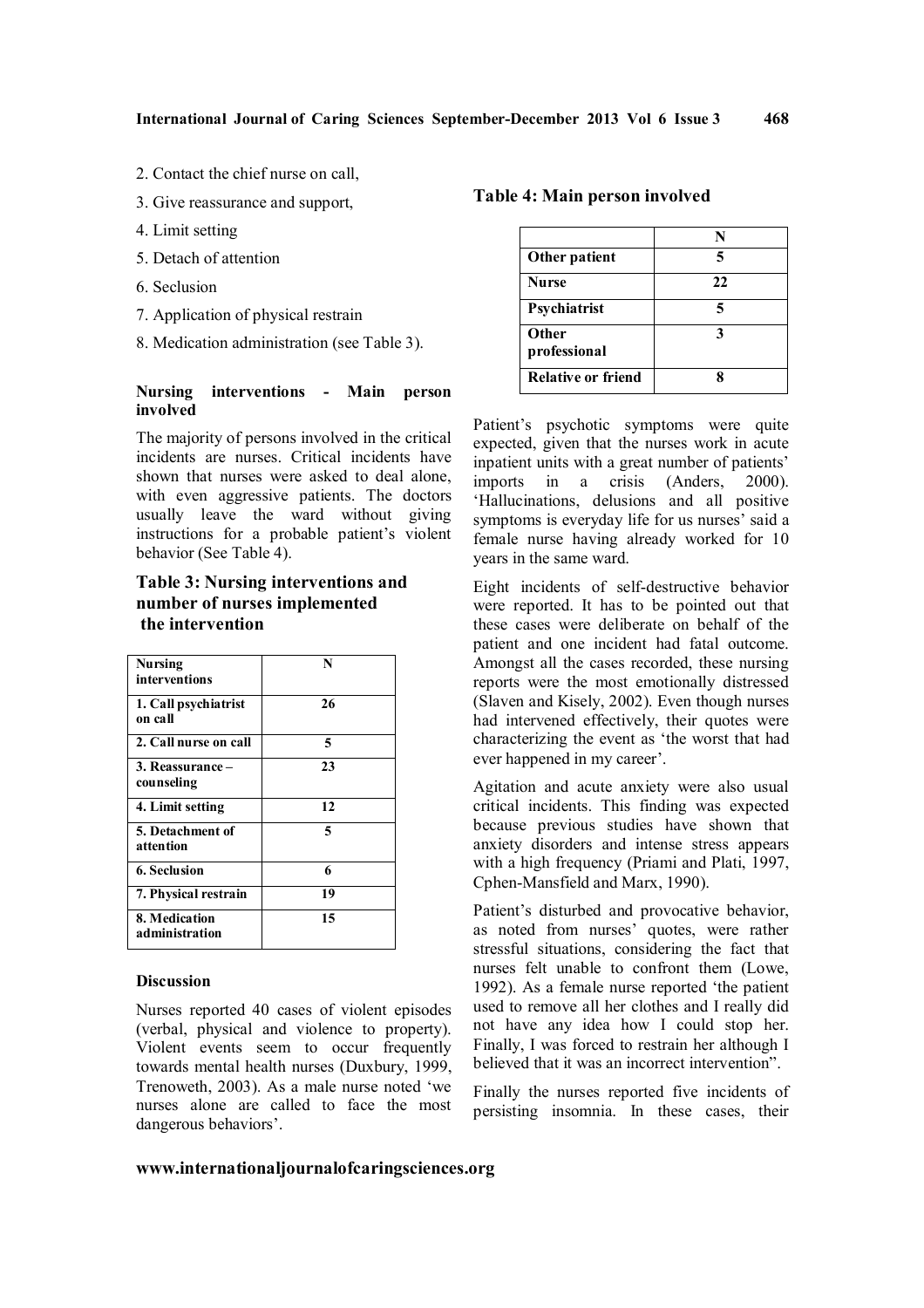interventions should have been more specific than that of medication administration, on the precondition that they possessed the knowledge. As a female nurse reported 'the patient remained awake successive nights and it was obvious that medication was not enough. I told to him to relax and to lie down only in the evening hours but I wish I knew more explicit techniques'. The effectiveness of other interventions like relaxation techniques, has been supported by previous researches and underlines the importance of nurse's comment (Lushington and Lack, 2002).

The most frequent and usually the primary intervention, was to call the psychiatrist. From the analysis of nurses' comments it resulted that the main reason for this intervention was to receive the 'official' authorization of patient's restriction or of administering other medication. As a male nurse pointed out 'until the arrival of a psychiatrist the situation might have reached a critical point and somebody might have been in real danger'.

The majority of sample commented the lack of nursing autonomy as the main problem in the management of critical episodes like violence. Due to this limitation, when there is doubt of nurses' jurisdiction limits, the call of psychiatrist serves the undertaking of responsibility from the medical doctor (Duxbury, 1999).

Also even though nurses at the beginning of the interview reported that calling the nurse on duty is a usual practice in the particular hospital, in the analysis of reports only five nurses reported that they have informed her before their intervention, whatsoever. In these five reports, the psychiatrist on call was also called, further highlighting the nurses' limitations during the intervention. This fact has been the subject of other research (Howard and Greiner, 1997).

As was expected, the application of physical restrain and medication administration were equally usual interventions, while in the majority of incidents they followed after the call of the psychiatrist (Usher and Luck, 2004). Regarding the medication administration, this

included also the cases where the psychiatrist had already given the directions and the nurse evaluated alone the necessity of administration e.g. in the cases of insomnia (Usher et al, 2001).

**469**

An important finding of the analysis of nurses' reports was the great number of nurses that used interventions like offering reassurance and support. Previous research has shown that nursing therapeutic communication and counseling composes the most essential piece of nursing role (Haddad et al, 2005).

A remarkable number of nurses reported the term "setting limits" as a nursing intervention. Setting limits to mental health patients has been also identified as a nursing intervention in another study(Lowe, 1992). In this research, due to the limited participation of the researcher in the process, we have to report nurses' comments for further clarification. A nurse reported that she said to the patient 'I will not repeat it again! Go immediately to your room' or a nurse has said 'come out immediately of the nursing office… I will speak to you later'. Conclusively, we can presume that what nurses mean by the intervention 'setting limits', is the constant, strict and nonnegotiable approach of the patient who exceeds the therapeutic boundaries or who creates agitation.

The detachment of patient's attention using distracting activities like listening to music, watching TV, reading aloud, in the phase of the crisis appeared to have a positive effect. Previous researches have confirmed the use of this technique from mental health nurses (Teasdale, 1995).

Patient's seclusion, normally in her room, in order to calm her down and to face the created stress, was reported as a separate intervention. Patient's seclusion as a method of control for her violent behavior and in general for disturbed behavior, has been also was confirmed by other studies (Latvala and Janhonene, 1998, O'Brien and Cole, 2004).

In the majority of incidents, the main individual involved was the nurse (Mitchell, 2001). The nurse's usual role in the case of a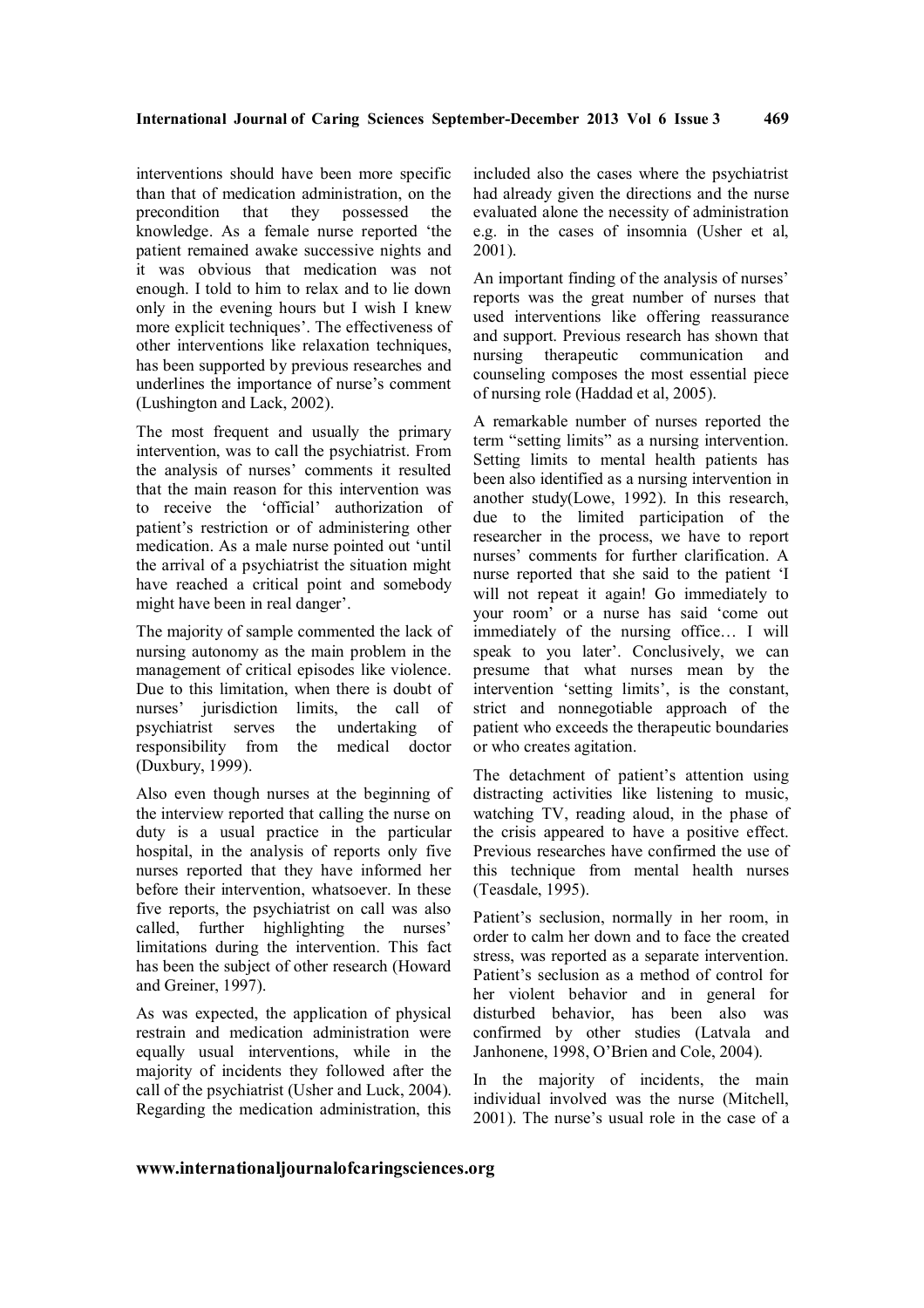violent episode (verbal or physical) or as the individual, who accepted the patient's reaction or stress, was that of the victim, as it appeared from the analysis of the report contents (Wittington, 1997, Wittington and Wykes, 1994). A male nurse reported that it feels as the 'expiatory victim'. However, as it appeared from the analysis of report contents, the nurses are those individuals usually resolving the crisis with their intervention.

The entanglement of the doctor or another professional was reported in less cases (Mitcell, 2001).

It is of note that in some cases the incident took place between patients, in which the nurse was forced to intervene. In certain incidents, the presence of a relative or a friend was the cause of patient's reaction. For this reason, the nurses were forced to ask the relative to leave or to forbid him visiting the patient, for a specific time interval.

### **Conclusion**

Written critical incidents and corresponding interventions gave nurses the opportunity to describe incidents, important to them (Mitchell, 2001). Additionally, we managed to clarify in a first level the day-to-day clinical implications of caring for the psychiatric patients.

Surprisingly, we noticed that nurses choose a rather small number of interventions when dealing with critical incidents. The analysis of nurses' reports demonstrated a contradictory result. The most frequent intervention, was calling the psychiatrist on call, giving us the impression that nurses tend to leave the responsibility to the medical staff; while reassurance and counseling were almost equally chosen by nurses.

Future research concerning nurses' decisionmaking will clarify nurses' choices in critical incidents interventions. Therefore, the main recommendation of this study is the future realization of a more in-depth interview concerning total interventions in every critical incident, in order to investigate and elucidate

mental health nurses' actual role in the clinical setting.

### **References**

- Anders R. (2000). Assessment of inpatient treatment of persons with schizophrenia: implications for practice. Archives of Psychiatric Nursing, 14(5): 213-221.
- Appleton L. (1994). What's a critical incident? The Canadian Nurse, September: 23-26.
- Burns C, Harm NJ. (1993). Emergency nurses' perceptions of critical incidents and stress debriefing. Journal of Emergency Nursing, October: 431-436.
- Cohen-Mansfield J, Marx M. (1990). The relationship between sleep disturbances and agitation in a nursing home. Journal of Aging and Health, 2(1): 42-57.
- Duxbury J. (1999). An exploratory account of registered nurses' experience of patient aggression in both mental and general nursing settings. Journal of Psychiatric Mental Health Nursing, 6(2): 107-114.
- Haddad M, Plummer S, Taverner A, Gray R, Lee S, Payne F & Knight D. (2005). District nurses' involvement and attitudes to mental health problems: a three-area cross-sectional study. Journal of Clinical Nursing, 14(8): 976-985.
- Higgins R, Hurst K, Wistow G.(1999). Nursing acute psychiatric patients: a quantitative and qualitative study. Journal of Advanced Nursing, 29: 52-63.
- Howard PB & Greiner D. (1997). Constraints to advanced psychiatric-mental health nursing practice. Archives of Psychiatric Nursing, 4: 198-209.
- Latvala E, Janhonen S. (1998). Helping methods used by nurses in a psychiatric hospital environment. International Journal of Nursing Studies, 35: 346-352.
- Lowe T. (1992). Characteristics of effective nursing interventions in the management of challenging behaviour. Journal of Advanced Nursing, 17(10): 1226-1232.
- Lushington K, Lack L. (2002). Nonpharmacological treatments of insomnia. Israel Journal of Psychiatry and Relation Science, 39(1): 36-49.
- Madianos MG, Zacharakis C, Tsitsa CH.(2000). Utilization of psychiatric inpatient care n a Greece: a nationwide study (1984-1996), 46(2): 89-100.
- Mitchell GJ. (2001). A qualitative study exploring how qualified mental health nurses deal with incidents that conflict their accountability.